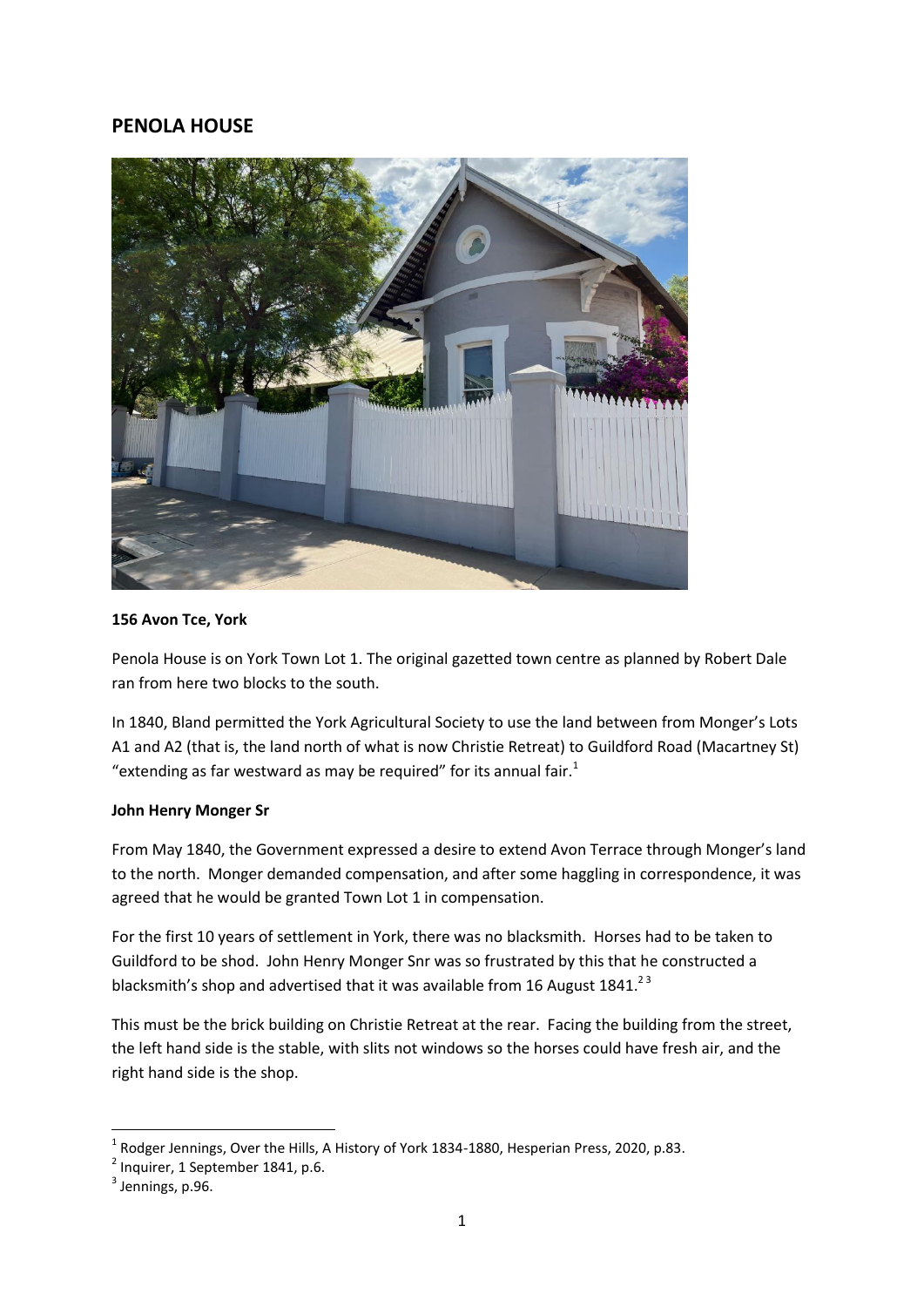Monger still did not have title and so he had to apply to the Governor for permission to occupy the shop and permission was given on 14 April 1842.<sup>4</sup> Monger advertised in January 1842 that he had "re-opened his blacksmith's shop" but it was not until March 1843, that Monger had a tenant in George Oliver who had arrived in the colony in October 1841.<sup>5</sup>

The Crown Grant to Lot 1 was to John Henry Monger Sr on 29 September 1843 "in consideration of a certain piece or parcel of land resumed by us for works of public utility and convenience"<sup>6</sup>. This was the first Crown Grant in the town centre.

# **Solomon Cook**

In a map of about  $1849^7$ , the building was shown as being occupied by Solomon Cook, who played a very important part in the story of York.

Solomon Cook was born in Penobscot. Maine in 1812, and was the son of a blacksmith.<sup>89</sup>

He arrived in Albany in 1837 on the Whaler *Dismount*. 10

[In 1846, he was in a whaling partnership with John Thomas and John Craiggie. This was dissolved on 24 May 1847. $^{11}$  He was naturalised (became a British subject) on 3 July 1847.  $^{12}$ 

[In October 1847, Solomon Cook was granted a sawyer's licence by the Government Resident, Albany. $^{13}$  ]

He also appears to have worked as a carpenter and blacksmith in Albany.<sup>14</sup>

Solomon Cook was naturalised (became a British subject) in March 1849, along with Dom Rosendo Salvado.<sup>15</sup>

His first major project after leaving Albany was to construct Canning Bridge.<sup>16</sup>

Solomon Cook then came to York and set up business as a wheelwright, coach-builder and iron founder.<sup>17</sup> Solomon Cook obtained a "Publican's Spirit Licence" on 11 February 1851 for a pub called the "Dusty Miller" which from a contemporary plan, must have been this building.<sup>18</sup>

**.** 

<sup>4</sup> CSF 16/49/366/116: CS to RM 14 April 1842.

<sup>&</sup>lt;sup>5</sup> Rica Erickson, ed, Dictionary of Western Australians.

<sup>6</sup> Landgate York Town Lot 1, Crown Grant ET 781 dated 29 September 1843 to John Henry Monger, Victualler.

 $^7$  York Townsite Plan c. 1849 Courtesy SROWA, York 14C, item425 cons 3868

<sup>8</sup> ancestry.com

<sup>&</sup>lt;sup>9</sup> Australian Dictionary of Bibliography

<sup>&</sup>lt;sup>10</sup> Dictionary of Western Australians

 $11$  Advertisement in Inquirer 14 July 1847, p.1.

<sup>&</sup>lt;sup>12</sup> Dictionary of Western Australians

<sup>&</sup>lt;sup>13</sup> Perth Gazette and Western Australian Journal 16 October 1847, p.4.

<sup>&</sup>lt;sup>14</sup> Dictionary of Western Australians

<sup>&</sup>lt;sup>15</sup> Perth Gazette and Independent Journal of Politics and News 3 March 1849, p.4.

 $16$  Inquirer 20 June 1849, p.2.

<sup>&</sup>lt;sup>17</sup> Australian Dictionary of Bibliography.

<sup>&</sup>lt;sup>18</sup> Perth Gazette and Independent Journal of Politics and News 14 February 1851, p.2.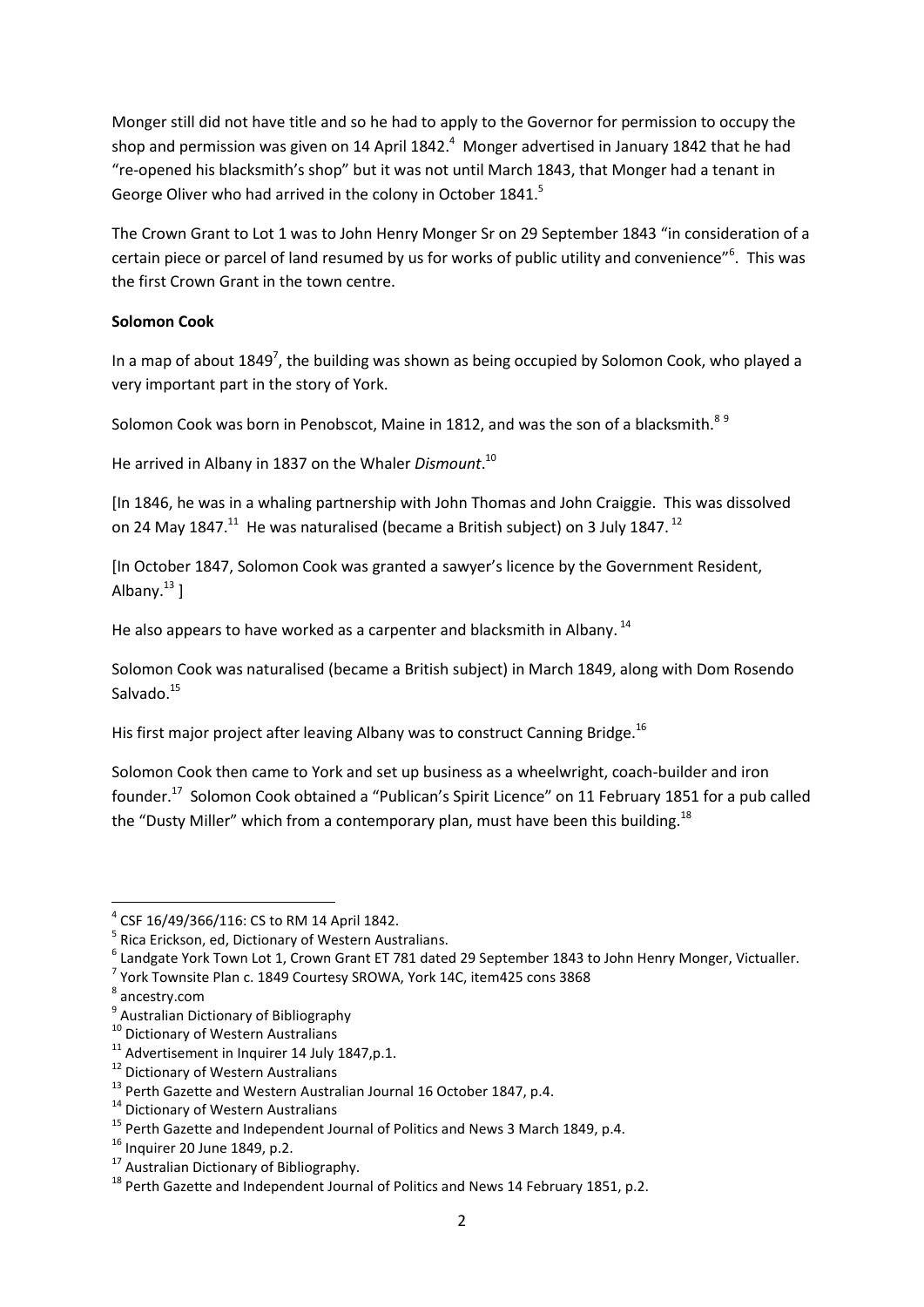Cook was at the time constructing a mill on the corner of Avon Terrace and Macartney Street, on lot 4, three lots to the south, and built the first steam engine in Western Australia to power the mill.<sup>19 20</sup> 21

### **William Dunham**

Cook sold his pub to William Dunham in April 1852 who expanded the premises.<sup>22</sup>  $^{23}$  The Henderson Engraving does show two sections of building approximately in this location, so I assume this is the expanded pub.

The name of the pub was changed from the Dusty Miller to Dunham's Hotel. Dunham ran the pub with his wife Caroline. [William Dunham had formerly run the Half Way House, south of the Lakes, which was by-passed as a route to York in 1849 with King Dick's Line.]

Many meetings of the York Agricultural Society were held at Dunham's Hotel. Unfortunately, Dunham didn't pay his bills and in December 1854, Lionel Samson sued him for £114 for goods sold (which we presume was liquor).

Dunham appears to have overcome these difficulties as in July 1859, Monger "conveyed" the property to Dunham and took a mortgage of the property. In 1865, the property was reconveyed back to Monger.<sup>24</sup>

Dunham became a farmer, renting land from Monger. <sup>25</sup>

### **Ellis**

 $\overline{a}$ 

Behind Solomon Cook's pub was a small house in which Mr Ellis lived<sup>26</sup>. You can see this house on the 1849 plan of the town.

A man called Ellis lived near Monger at Monger's Lake in the 1830s when he was sawmilling, and therefore probably worked for Monger. A Mr Halliday "met his death by violence" near the Lake and at first "natives" and then Ellis (a "timid man"), were suspected of the shooting.  $27$ 

Ellis appears to have followed Monger to York and became a tenant of Monger, living in a small house at the back of Town Lot 1.<sup>28</sup> A "T" Ellis was a sandalwood gatherer.<sup>29</sup> Therefore it is likely that it is the same Ellis and he was both a tenant of and cutting sandalwood for Monger. $30$ 

<sup>&</sup>lt;sup>19</sup> Perth Gazette and Western Australian Journal 26 July 1850, p.2.

 $20$  Inquirer 16 October 1850, p.3.

 $21$  Inquirer 28 January 1852, p.3.

<sup>&</sup>lt;sup>22</sup> Perth Gazette and Independent Journal of Politics and News 23 April 1852, p.3.

<sup>&</sup>lt;sup>23</sup> Perth Gazette and Independent Journal of Politics and News 14 May 1852, p.6.

<sup>&</sup>lt;sup>24</sup> Landgate: refer to deeds 9, 10 and 11 lodged on the application to bring the land under the operation of the Transfer of Land Act.

<sup>&</sup>lt;sup>25</sup> Landgate, Deeds and Ordinances VI/390/2453 Last will and testament of John Henry Monger 10 August 1867 registered 10 March 1868.

<sup>&</sup>lt;sup>26</sup> York Townsite Plan c. 1849 Courtesy SROWA, York 14C, item425 cons 3868

<sup>&</sup>lt;sup>27</sup> Perth Gazette and Western Australian Journal 26 January 1833, p.15.

<sup>&</sup>lt;sup>28</sup> 1849 survey of York.

<sup>&</sup>lt;sup>29</sup> Perth Gazette and Western Australian Journal 7 August 1847, p.4.

<sup>&</sup>lt;sup>30</sup> A.M. Clack and Jenni McColl: York Sketchbook, p. 48 say that Monger was exporting sandalwood from 1845.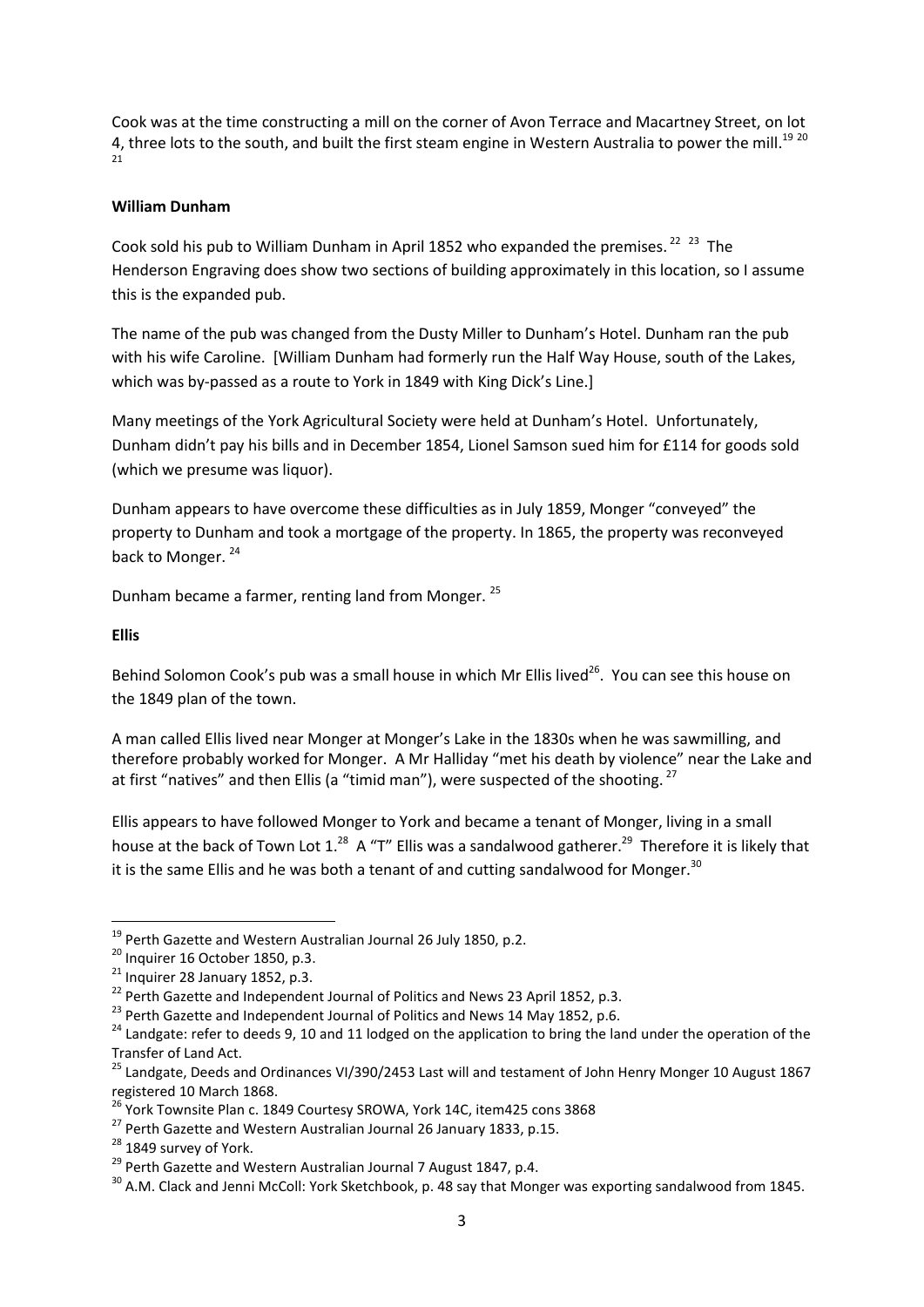In December 1851, a ticket of leave man, Thomas Martin, was charged by his master Ellis, with leaving his employment. Ellis lived in a house just to the left and the brick building to the left was a pub called the Dusty Miller, owned by Solomon Cook.

Thomas Martin said that Ellis was in the habit of taking him to public houses and making him drunk. He begged to be sent back to head-quarters and said he would never make a shilling if he had to stay in York and work for Thomas Martin. Ellis called a witness Constable Moss who said that he had never seen Ellis make Thomas Martin drunk. But the magistrate, Walkinshaw Cowan asked Moss if he had ever seen Ellis and Martin drinking together, and Moss said he had often seen them drinking here at the Dusty Miller. The magistrate (who was opposed to alcohol) fined Thomas Martin 5 shillings and ordered him to be sent to the road party. $31$ 

In Henderson's engraving of York from Mt Brown, the building towards the river below Cook's pub is most probably Ellis's house.

# **George McLeod**

In the late 1860s, the hotel buildings were leased by Monger to George McLeod, a baker, who used the premises as a boarding house. $32$ 

George McLeod, born 1834, was a former convict who had run a boarding house in Perth before moving to York.<sup>33 34</sup>

# **George Monger**

On John Henry Monger's death in 1867, Lot 1 was left under his will to his youngest son, George Monger. Landgate: From declaration made by George Monger on 11 June 1884.

George was born in 1842. At 14, in 1856, George went on a trip to England with his father and sister  $35$ . While they returned in 1859  $36$ , George did not return until 1865. He farmed in the York region, including Fern Hill, and explored the North East of York with Whitfield in 1870. $37$ 

In 1868, George Monger built the front house, <sup>38</sup> stable and other buildings on Lot 1 which he occupied for "some" years.<sup>39</sup> [George McLeod started a new boarding house in Blandstown.<sup>40</sup>]

# **Union Bank**

**.** 

The large nave like room at the front on the south side was either part of the original building or was added before November 1877.<sup>41</sup> The highly ornate architect designed addition was in Free Gothic style $42$ , and typical of what a bank might do to attract attention to itself.

 $31$  Perth Gazette and Independent Journal of Politics and News, 10 December 1851, p.4.

<sup>&</sup>lt;sup>32</sup> Rica Erikson, Dictionary of Western Australians.

<sup>&</sup>lt;sup>33</sup> Perth Gazette and Independent Journal of Politics and News, 31 October 1862, p.2.

<sup>&</sup>lt;sup>34</sup> Inquirer and Commercial News, 1 April 1863, p.2.

<sup>&</sup>lt;sup>35</sup> Inquirer and Commercial News 17 March 1858, p.2.

<sup>&</sup>lt;sup>36</sup> Short biography at Battye Library.

<sup>&</sup>lt;sup>37</sup> Rica Erikson, Dictionary of Western Australians.

<sup>&</sup>lt;sup>38</sup> Inquirer and Commercial News, 27 May 1868, p.3. Is this an incorrect reference to George's home?

<sup>&</sup>lt;sup>39</sup> Landgate: From declaration made by George Monger on 11 June 1884.

<sup>&</sup>lt;sup>40</sup> Perth Gazette and Independent Journal of Politics and News, advertisement, 29 November 1872, p.3.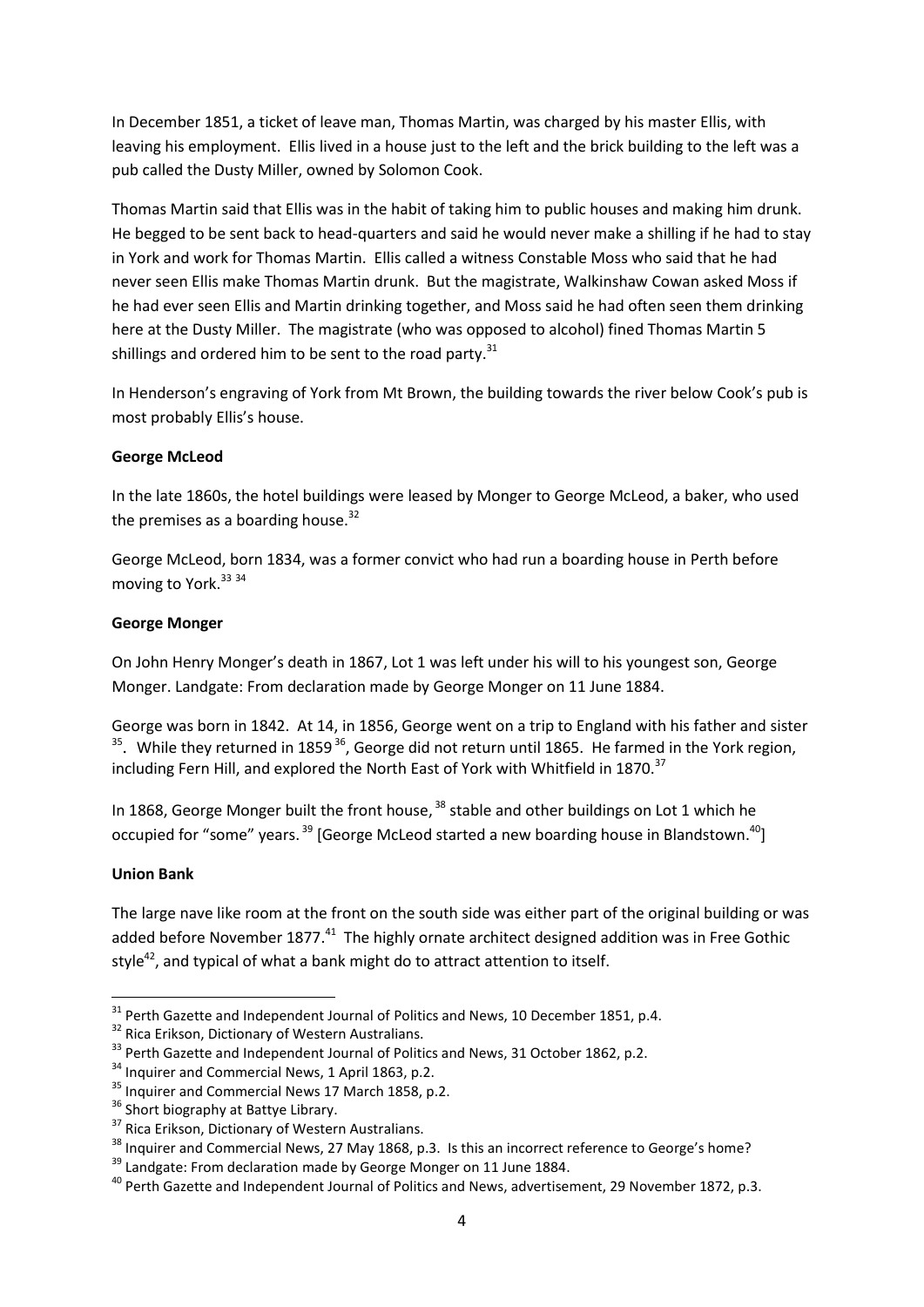In 1878, George Monger leased his building to the Union Bank of Australasia Limited, a bank based in Adelaide. In March 1878, the bank announced that a branch of the bank will be opened for general Banking business in York "under the management SP Needham as soon as the necessary alterations have been made in the premises taken for that purpose".<sup>43</sup>

The bank opened for business on 9 April 1878. $^{44}$  It was the first bank to open in York.  $^{45}$ 

It is probably no coincidence that Monger's new store diagonally opposite was being constructed at this time.<sup>46</sup> The bank's leases continued until July 1900.<sup>47 48</sup> The Union Bank then moved to what is now 148 Avon Terrace, which it purchased and where it had constructed its own offices.

# **Mary Aurora Crowder (Higgs)**

The property was purchased from George Monger's estate by Mary Aurora Crowder (wife of Frederick Thomas Crowder) of Cottesloe Beach in October 1901 for 1,000 pounds. The Crowder family announced their intention to spend a few months each year in the town. <sup>49</sup> She subsequently married Robert Arthur Dawson Higgs and became Mary Aurora Higgs.<sup>50</sup>

# **George Payne Ding**

**.** 

After the Union Bank ceased to be a tenant, the property was leased to George Payne Ding, who used the property as a boarding house and also ran a restaurant.

The first newspaper mention of the name "Penola House" is in an advertisement dated 17 January 1903 so it would appear that the Dings called the building Penola House. $51$ 

George Ding moved from Penola House to the right hand side of what is now Settlers House in May 1909, about the time that Mrs A Pyke's Temperance Hotel moved from there to 152 Avon Terrace. <sup>52</sup> 53

Around this time, there was a theft from a room occupied by James Ding. The thief forced open a small metal cash-box and stole 3 one pound notes, a gold ring, a silver watch and some curio coins. The cash-box was later found near Monger's Bridge.<sup>54</sup>

 $^{41}$  Photograph of York believed to have been taken by James Manning in about November 1877.

<sup>42</sup> Apperly, R, Irving, R and Reynolds, P, A Pictorial Guide to Identifying Australian Architecture, Angus & Robertson, 1989, pp.82-85

<sup>&</sup>lt;sup>43</sup> Eastern Districts Chronicle, 23 March 1878, p2.

<sup>44</sup> Eastern Districts Chronicle, 5 October 1901, p.2.

<sup>45</sup> Eastern Districts Chronicle, 18 May 1878, p.2.

<sup>46</sup> Eastern Districts Chronicle 16 November 1878, p.2; 13 December 1879, p.2.

<sup>&</sup>lt;sup>47</sup> Landgate: From declaration made by George Monger on 11 June 1884.

<sup>48</sup> Indenture of Lease noted on Certificate of title XIII/369. The rent was 90 pounds per annum with a right of purchase at a price of 2000 pounds.

<sup>&</sup>lt;sup>49</sup> Eastern Districts Chronicle, 5 October, 1901, p.2. She is possibly a Monger descendent because of the second name "Aurora".

<sup>&</sup>lt;sup>50</sup> Landgate: Certificate of Title 13/369.

<sup>&</sup>lt;sup>51</sup> Eastern Districts Chronicle, 17 January 1903, p2.

<sup>&</sup>lt;sup>52</sup> Eastern Districts Chronicle, 8 May 1909, p2.

<sup>53</sup> Eastern Districts Chronicle, 24 February 1911, p.1.

<sup>&</sup>lt;sup>54</sup> Eastern Districts Chronicle, 15 May 1909, p.2.